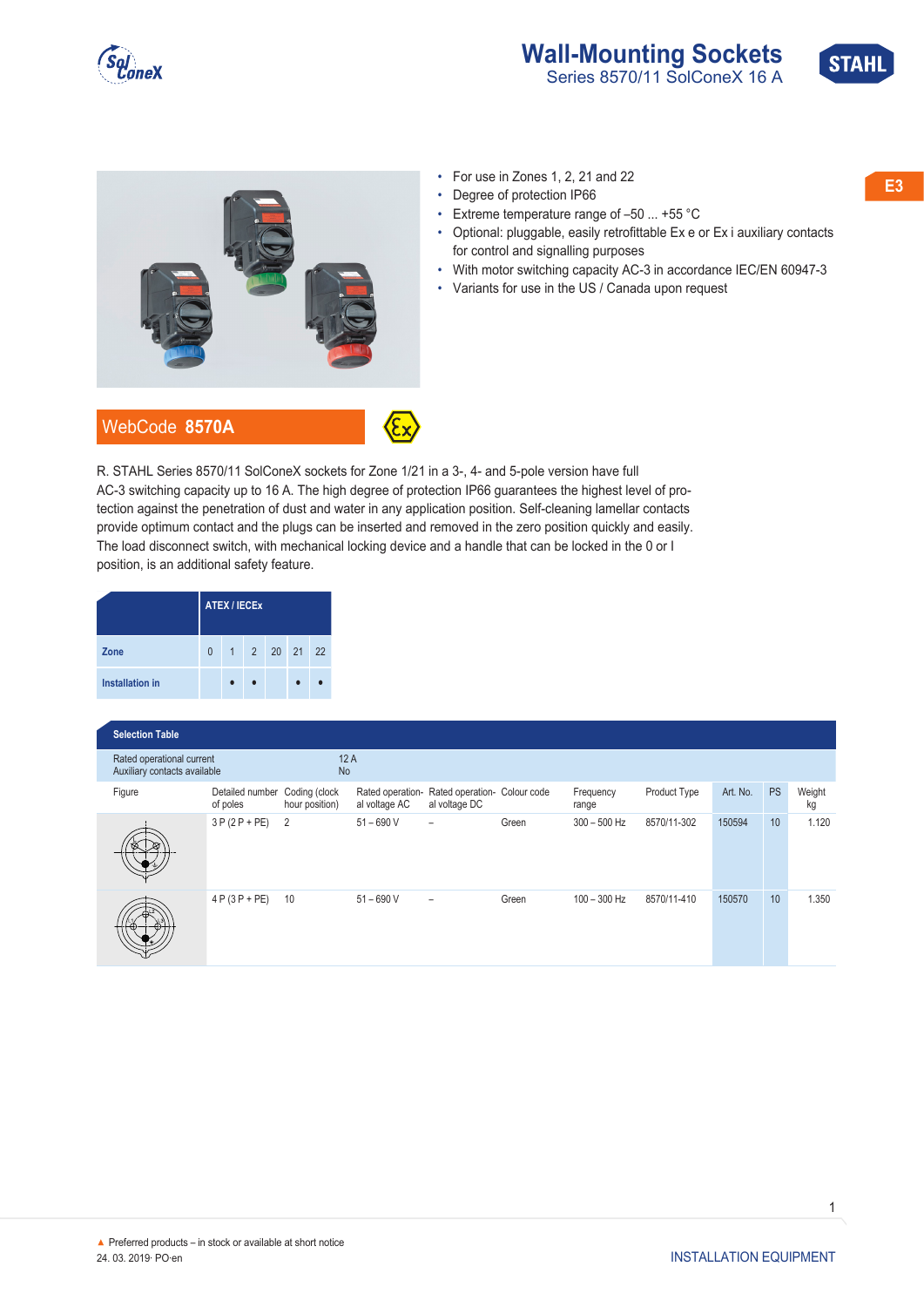## **STAHL Wall-Mounting Sockets**<br>
Series 8570/11 SolConeX 16 A

| __                                     |  |
|----------------------------------------|--|
| <b>Service Service</b><br><b>STATE</b> |  |
| -<br><b>Service Service</b>            |  |
| <b>Service Service</b><br>$\sim$       |  |
|                                        |  |

| Rated operational current<br>Auxiliary contacts available |                                           | 16 A<br>No      |                                    |                                                                |            |                    |                      |             |    |              |
|-----------------------------------------------------------|-------------------------------------------|-----------------|------------------------------------|----------------------------------------------------------------|------------|--------------------|----------------------|-------------|----|--------------|
| Figure                                                    | Detailed number Coding (clock<br>of poles | hour position)  | al voltage AC                      | Rated operation- Rated operation- Colour code<br>al voltage DC |            | Frequency<br>range | Product Type         | Art. No. PS |    | Weight<br>kg |
|                                                           | $3P(2P+PE)$ 3                             |                 |                                    | $51 - 110 V$                                                   | Light grey | $\sim$             | 8570/11-303          | 150590      | 10 | 1.120        |
|                                                           |                                           | 6               | $200 - 250 V$                      | $\sim$                                                         | Blue       | $50 - 60$ Hz       | 8570/11-306-<br>S011 | 203090▲ 10  |    | 1.120        |
|                                                           |                                           | 6               | $200 - 250$ V                      | $\sim$                                                         | Blue       | $50 - 60$ Hz       | 8570/11-306-<br>S019 | 214065▲ 10  |    | 1.120        |
|                                                           |                                           | 6               | $200 - 250$ V $-$                  |                                                                | Blue       | $50 - 60$ Hz       | 8570/11-306          | 150578▲ 10  |    | 1.120        |
|                                                           |                                           | $\overline{7}$  | $480 - 500$ V $-$                  |                                                                | Black      | $50 - 60$ Hz       | 8570/11-307          | 150586▲ 10  |    | 1.120        |
|                                                           |                                           | 9               | $380 - 415V -$                     |                                                                | Red        | 50 – 60 Hz         | 8570/11-309          | 218317      | 10 | 1.120        |
|                                                           | 3P<br>$(1 P + N + PE)$                    | $\Delta$        | $100 - 130V -$                     |                                                                | Yellow     | $50 - 60$ Hz       | 8570/11-304-<br>S011 | 203141      | 10 | 1.120        |
|                                                           |                                           | $\overline{4}$  | $100 - 130V -$                     |                                                                | Yellow     | $50 - 60$ Hz       | 8570/11-304-<br>S019 | 218955      | 10 | 1.120        |
|                                                           |                                           | $\overline{4}$  | $100 - 130 V -$                    |                                                                | Yellow     | $50 - 60$ Hz       | 8570/11-304          | 150598▲     | 10 | 1.120        |
|                                                           |                                           | 5               | $277 - 277$ V $-$                  |                                                                | Light grey | $60 - 60$ Hz       | 8570/11-305          | 150582      | 10 | 1.120        |
|                                                           | $4 P (3 P + P E) 2$                       |                 | $51 - 690$ V                       | $\sim$                                                         | Green      | 300 - 500 Hz       | 8570/11-402          | 218315      | 10 | 1.350        |
|                                                           |                                           | 3               | $380 - 380$ V $-$                  |                                                                | Red        | $50 - 50$ Hz       | 8570/11-403          | 218314      | 10 | 1.350        |
|                                                           |                                           | $\overline{4}$  | $100 - 130 V -$                    |                                                                | Yellow     | $50 - 60$ Hz       | 8570/11-404          | 218316      | 10 | 1.350        |
|                                                           |                                           | $5\overline{)}$ | $600 - 690 V -$                    |                                                                | Black      | 50 – 60 Hz         | 8570/11-405-<br>S020 | 218962      | 10 | 1.350        |
|                                                           |                                           | 5               | $600 - 690 V$                      | $\sim$ 100 $\pm$                                               | Black      | $50 - 60$ Hz       | 8570/11-405          | 150562      | 10 | 1.350        |
|                                                           |                                           | . რ             | $380 - 415V -$                     |                                                                | Red        | $50 - 60$ Hz       | 8570/11-406-<br>S012 | 203142      | 10 | 1.350        |
|                                                           |                                           | 6               | $380 - 415$ V –                    |                                                                | Red        | 50 – 60 Hz         | 8570/11-406-<br>S020 | 214066      | 10 | 1.350        |
|                                                           |                                           | 6               | $380 - 415$ V –                    |                                                                | Red        | $50 - 60$ Hz       | 8570/11-406          | 150550▲ 10  |    | 1.350        |
|                                                           |                                           | $\overline{7}$  | 480 – 500 V                        | $\sim$                                                         | Black      | $50 - 60$ Hz       | 8570/11-407-<br>S020 | 218961      | 10 | 1.350        |
|                                                           |                                           | $\overline{7}$  | $480 - 500$ V $-$                  |                                                                | Black      | $50 - 60$ Hz       | 8570/11-407          | 150554 ▲    | 10 | 1.350        |
|                                                           |                                           | 9               | $200 - 250$ V $-$                  |                                                                | Blue       | $50 - 60$ Hz       | 8570/11-409-         | 218959      | 10 | 1.350        |
|                                                           |                                           | 9               | 200 – 250 V                        | $\sim$                                                         | Blue       | $50 - 60$ Hz       | S020<br>8570/11-409  | 150558 ▲    | 10 | 1.350        |
|                                                           |                                           | 11              | $440 - 460$ V $-$                  |                                                                | Red        | $60 - 60$ Hz       | 8570/11-411          | 150566      | 10 | 1.350        |
|                                                           | 5 P                                       |                 | 220 – 380 V                        | $\sim$                                                         | Red        | $50 - 50$ Hz       | 8570/11-503          | 218312      | 10 | 1.450        |
|                                                           | $(3P + N + PE)$                           | $\overline{4}$  | $57 - 75 V/$<br>$100 - 130 V$      | $\sim$ $-$                                                     | Yellow     | $50 - 60$ Hz       | 8570/11-504          | 218313      | 10 | 1.450        |
|                                                           |                                           | 5               | $347 - 400 V / -$                  |                                                                | Black      | $50 - 60$ Hz       | 8570/11-505          | 150527      | 10 | 1.450        |
|                                                           |                                           | 6               | $600 - 690 V$<br>$200 - 240 V / -$ |                                                                | Red        | $50 - 60$ Hz       | 8570/11-506-         | 214067      | 10 | 1.450        |
|                                                           |                                           | 6               | $346 - 415V$<br>$200 - 240 V / -$  |                                                                | Red        | $50 - 60$ Hz       | S020<br>8570/11-506  | 150494▲ 10  |    | 1.450        |
|                                                           |                                           |                 | $346 - 415V$                       |                                                                |            |                    |                      |             |    |              |
|                                                           |                                           | $\overline{7}$  | $277 - 288 V / -$<br>$480 - 500 V$ |                                                                | Black      | $50 - 60$ Hz       | 8570/11-507          | 150508▲ 10  |    | 1.450        |
|                                                           |                                           | 9               | $120 - 144 V / -$<br>208 - 250 V   |                                                                | Blue       | $50 - 60$ Hz       | 8570/11-509          | 150518▲ 10  |    | 1.450        |
|                                                           |                                           |                 |                                    |                                                                |            |                    |                      |             |    |              |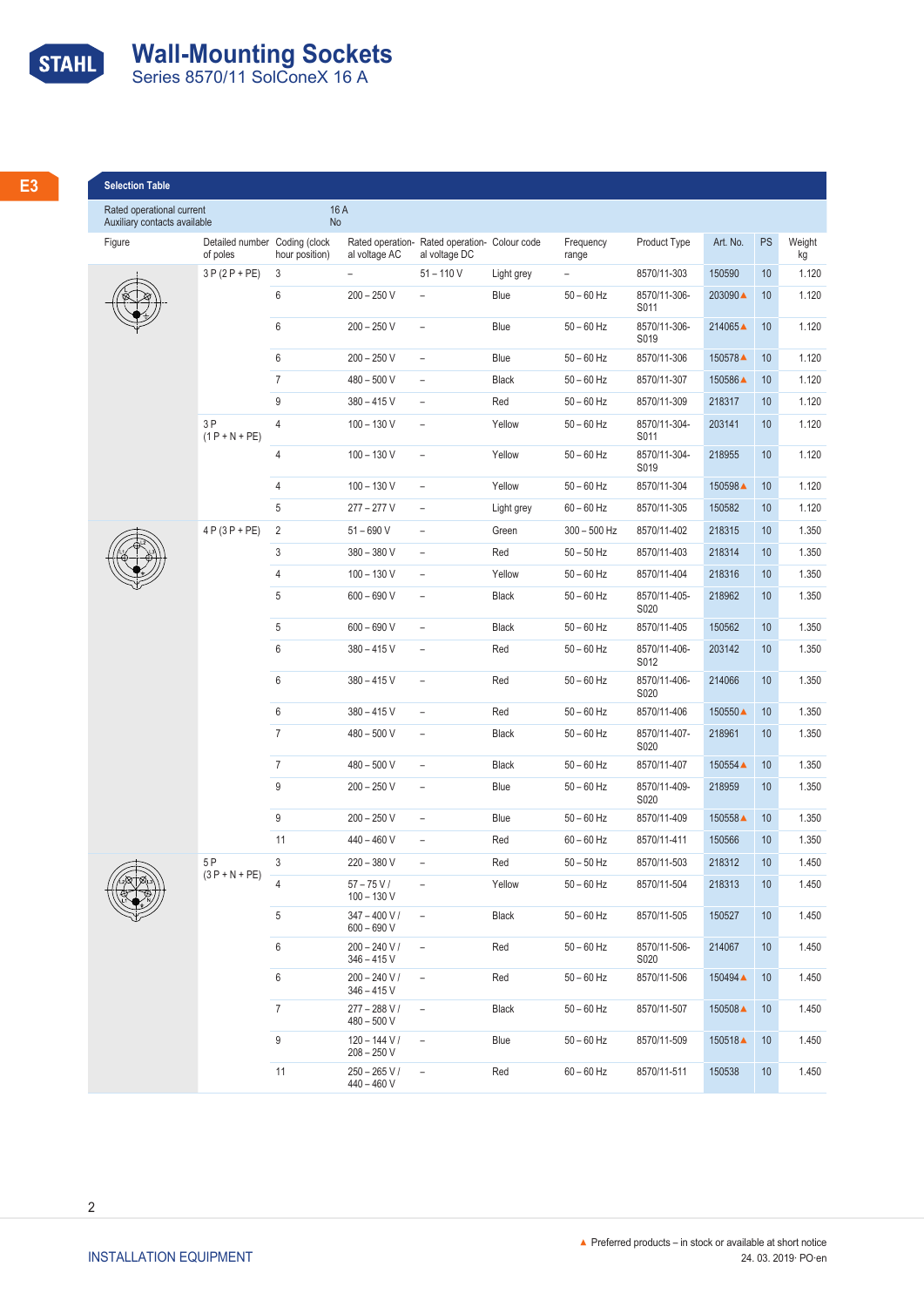

| <b>Selection Table</b><br>Rated operational current<br>Auxiliary contacts available |                                           | 16 A<br>Yes    |                                    |                                                                |       |                    |                      |             |    |              |
|-------------------------------------------------------------------------------------|-------------------------------------------|----------------|------------------------------------|----------------------------------------------------------------|-------|--------------------|----------------------|-------------|----|--------------|
| Figure                                                                              | Detailed number Coding (clock<br>of poles | hour position) | al voltage AC                      | Rated operation- Rated operation- Colour code<br>al voltage DC |       | Frequency<br>range | Product Type         | Art. No. PS |    | Weight<br>kg |
| ❤                                                                                   | $3P(2P+PE)$ 6                             |                | $200 - 250$ V $-$                  |                                                                | Blue  | $50 - 60$ Hz       | 8570/11-306-<br>S001 | 166609▲ 10  |    | 1.120        |
|                                                                                     | $4 P (3 P + P E) 5$                       |                | $600 - 690 V -$                    |                                                                | Black | $50 - 60$ Hz       | 8570/11-405-<br>S001 | 218963      | 10 |              |
|                                                                                     |                                           | $\kappa$       | $380 - 415V -$                     |                                                                | Red   | $50 - 60$ Hz       | 8570/11-406-<br>S001 | 218960      | 10 | 1.350        |
|                                                                                     |                                           |                | $480 - 500$ V                      | $\sim$                                                         | Black | $50 - 60$ Hz       | 8570/11-407-<br>S001 | 166608 ▲    | 10 | 1.350        |
| $\widehat{\mathbb{Z}}$<br>-*-*-*-                                                   | 5 P<br>$(3 P + N + PE)$                   | - h            | $200 - 240 V / -$<br>$346 - 415$ V |                                                                | Red   | $50 - 60$ Hz       | 8570/11-506-<br>S001 | 218964▲ 10  |    | 1.600        |

Variants with temperature range of -50 … +55 °C available on request

| <b>Technical Data</b>           |                                                     |                                                                                            |                                                                                   |                                                     |
|---------------------------------|-----------------------------------------------------|--------------------------------------------------------------------------------------------|-----------------------------------------------------------------------------------|-----------------------------------------------------|
| Variant                         | $8570/11-.$                                         | 8570/11--S001                                                                              | 8570/11--S011<br>8570/11--S012                                                    | 8570/11--S019<br>8570/11--S020                      |
| <b>Explosion Protection</b>     |                                                     |                                                                                            |                                                                                   |                                                     |
| Ambient temperature °C          | $-30+40$ °C                                         | $-30+55$ °C                                                                                | $-30$ +55 °C                                                                      | $-30+55$ °C                                         |
| Gas explosion protection IECEx  | Ex db eb IIC T6 Gb                                  | Ex db eb IIC T6 Gb                                                                         | Ex db eb IIC T6 Gb                                                                | Ex db eb IIC T6 Gb                                  |
| Gas explosion protection ATEX   | t II 2 G Ex db eb IIC T6 Gb                         | to II 2 G Ex db eb IIC T6 Gb                                                               | t II 2 G Ex db eb IIC T6 Gb                                                       | t II 2 G Ex db eb IIC T6 Gb                         |
| Gas explosion protection EAC    | 2 Ex de IIC T6<br>2 Ex de [ia] IIC T6               | 2 Ex de IIC T6<br>2 Ex de [ia] IIC T6                                                      | 2 Ex de IIC T6<br>2 Ex de [ia] IIC T6                                             | 2 Ex de IIC T6<br>2 Ex de [ia] IIC T6               |
| Dust explosion protection IECEx | Ex tb IIIC T80 °C Db                                | Ex tb IIIC T80 °C Db                                                                       | Ex tb IIIC T80 °C Db                                                              | Ex tb IIIC T80 °C Db                                |
| Dust explosion protection ATEX  | <b>ED II 2 D Ex tb IIIC T80 °C Db</b>               | to II 2 D Ex tb IIIC T80 °C Db                                                             | <b>E</b> II 2 D Ex tb IIIC T80 °C Db                                              | <b>E</b> II 2 D Ex tb IIIC T80 °C Db                |
| Dust explosion protection EAC   | Ex tD A21 IP66 T80 °C                               | Ex tD A21 IP66 T80 °C                                                                      | Ex tD A21 IP66 T80 °C                                                             | Ex tD A21 IP66 T80 °C                               |
| Certificates                    | ATEX (PTB), Brazil (ULB), EAC<br>(STV), IECEx (PTB) | (STV), IECEx (PTB)                                                                         | ATEX (PTB), Brazil (ULB), EAC ATEX (PTB), Brazil (ULB), EAC<br>(STV), IECEx (PTB) | ATEX (PTB), Brazil (ULB), EAC<br>(STV), IECEx (PTB) |
| <b>Ambient Conditions</b>       |                                                     |                                                                                            |                                                                                   |                                                     |
| <b>Notes</b>                    |                                                     | Silicone is used as a sealing material for variants with an ambient temperature of -50 °C. |                                                                                   |                                                     |
| <b>Mechanical Data</b>          |                                                     |                                                                                            |                                                                                   |                                                     |
| Degree of protection (IP)       | <b>IP66</b>                                         | <b>IP66</b>                                                                                | <b>IP66</b>                                                                       | <b>IP66</b>                                         |
| Degree of protection note       | according to IEC/EN 60529                           | according to IEC/EN 60529                                                                  | according to IEC/EN 60529                                                         | according to IEC/EN 60529                           |
| Enclosure material              | Polyamide, Glass fibre<br>reinforced                | Polyamide, Glass fibre<br>reinforced                                                       | Polyamide, Glass fibre<br>reinforced                                              | Polyamide, Glass fibre<br>reinforced                |
| Silicone-free                   | Yes                                                 | Yes                                                                                        | Yes                                                                               | Yes                                                 |
| Connection terminals min.       | $1.5$ mm <sup>2</sup>                               | $1.5$ mm <sup>2</sup>                                                                      | $1.5$ mm <sup>2</sup>                                                             | $1.5$ mm <sup>2</sup>                               |

| Connection terminals solid max.           | $2 \times 6$ mm <sup>2</sup> | $2 \times 6$ mm <sup>2</sup> | $2 \times 6$ mm <sup>2</sup>  | $2 \times 6$ mm <sup>2</sup>  |
|-------------------------------------------|------------------------------|------------------------------|-------------------------------|-------------------------------|
| Connection terminals finely-stranded max. | $2 \times 4$ mm <sup>2</sup> | $2 \times 4$ mm <sup>2</sup> | $2 \times 4$ mm <sup>2</sup>  | $2 \times 4$ mm <sup>2</sup>  |
| Lockable in                               | in 0- and I-position         | in 0- and I-position         | in 0- and I-position          | in 0- and I-position          |
| Components                                |                              |                              |                               |                               |
| Plate with threaded holes                 |                              |                              | With 2 x M25 x 1.5            | With 2 x M25-M20              |
| Screw connections                         | 1 x M25                      | $2 \times M25$               | Can be ordered as accessories | Can be ordered as accessories |
| Cable diameter                            | $7 - 17$ mm                  | $7 - 17$ mm                  |                               |                               |
| Cable diameter 2                          |                              | $7 - 17$ mm                  |                               |                               |
| Material of screw connections             | Polyamide, black             | Polyamide, black             |                               |                               |
| Stopping plug                             | 1 x M25                      |                              | 2 x M25                       | 1 x M20                       |

3